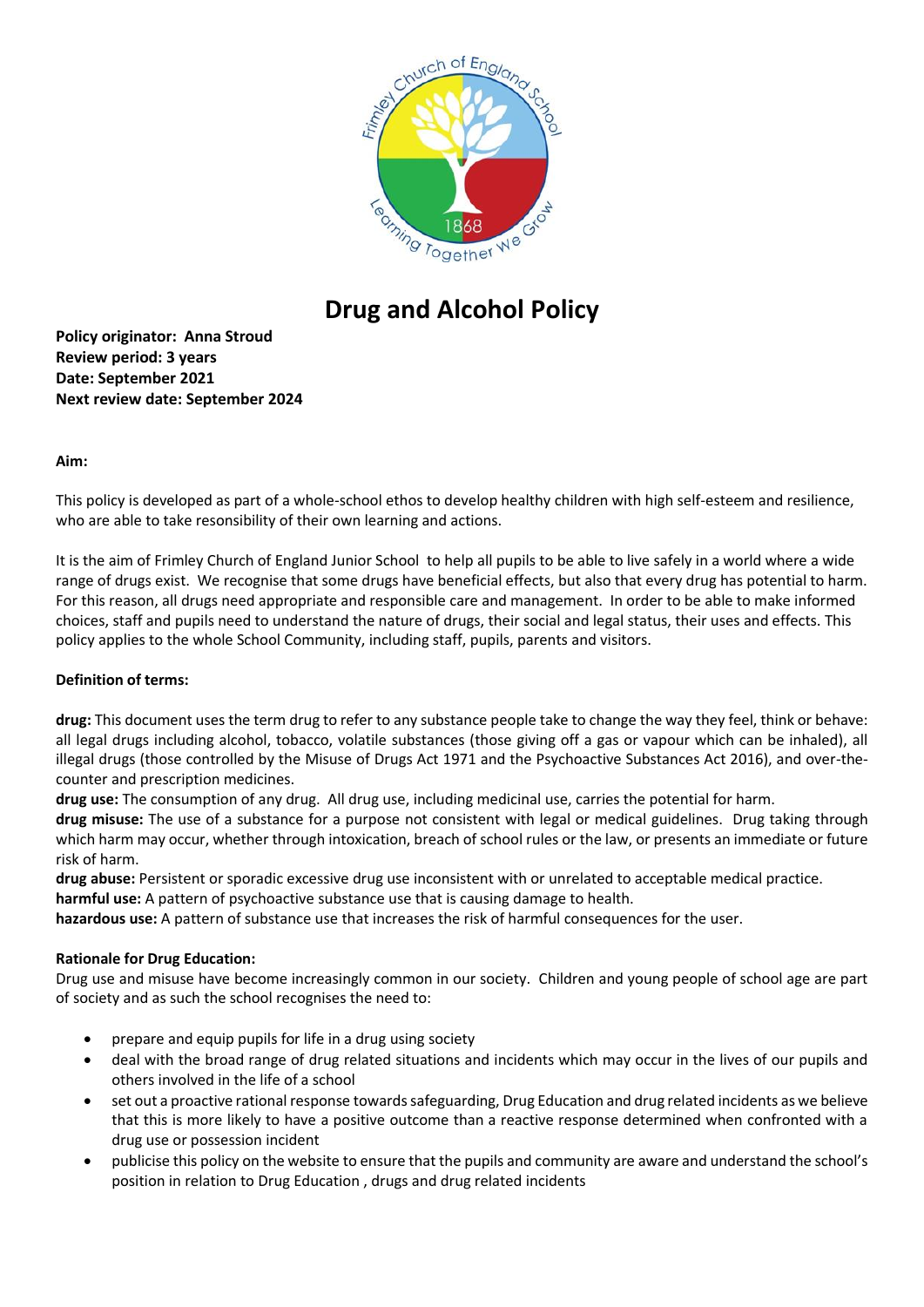ensure that the messages pupils receive in the classroom and from the school's response to a drug incident are consistent with the school values, culture and safeguarding practices

## **Drug Education: Curriculum Provision**

**Aims:** The overall aim of Drug Education at Frimley Church of England School, is to provide opportunities for pupils to develop their knowledge skills, attitudes, values and understanding about drugs and appreciate the benefits of a healthy lifestyle, relating this to their own and others' actions in order to prevent or reduce the harmful consequences of drug misuse.

### **Objectives**

- to provide accurate information about drugs and the law relating to them
- to increase understanding about the implications and possible consequences of use and misuse of drugs
- to provide opportunities to examine attitudes and values towards drug use
- to promote the development of personal and social skills relating to positive health behaviours and the opportunity to practise them
- to enable young people to identify sources of appropriate personal support

## **How is drug Education to be organised in the curriculum?**

- Drug Education is provided within the Jigsaw PSHE Scheme of Work, where wider issues of promoting health, positive behaviours for physical and mental health and social responsibility are addressed and where drug misuse prevention is just one component.
- The school acknowledges that a positive health promoting ethos helps pupils feel valued and part of the school community and, in doing so, helps build self-esteem and resilience that may enable pupils to cope more effectively in drug related situations
- PSHE is taught weekly during our Feel Good Friday afternoon sessions in addition to circle time, assemblies, enrichment days etc.
- In Frimley, our comprehensive Jigsaw PSHE Scheme of work covers drug education within the 'Healthy Me' topic. The curriculum provides consistency and progression to our children's learning in this vital area of learning.

| Year 3 | Attitudes towards drugs<br>٠                           |
|--------|--------------------------------------------------------|
|        | Being able to identify how to stay safe and healthy    |
| Year 4 | Smoking<br>٠                                           |
|        | Alcohol                                                |
|        | Assertiveness                                          |
|        | How to resist peer pressure<br>٠                       |
| Year 5 | Smoking including vaping<br>٠                          |
|        | Alcohol                                                |
|        | Alcohol & anti-social behaviour                        |
|        | How substances can affect people's lives<br>٠          |
| Year 6 | Taking personal responsibility<br>٠                    |
|        | How substances affect the body                         |
|        | Exploitation including 'county lines' and gang culture |

### **Teaching and Learning methods for drug education**

In keeping with the school's approach to PSHE, a variety of teaching and learning methods are used as appropriate to the topic and needs of the pupils (e.g. mind mapping, role play, group discussion). The PSHE Leader will monitor delivery of the programme through observation, learning walks and discussions with teaching staff to ensure consistent and coherent curriculum provision. Feedback will be given on a regular basis, with knowledge and ideas being shared through Continual Professional Development sessions in staff meetings. The children will self and peer review and assess their understanding through the use of the formative assessments and these will be recorded in their learning books.

### **SECTION 2- Legally available substances on site**

### **Tobacco:**

The school operates a no smoking policy at all times throughout the building and grounds in order to protect all members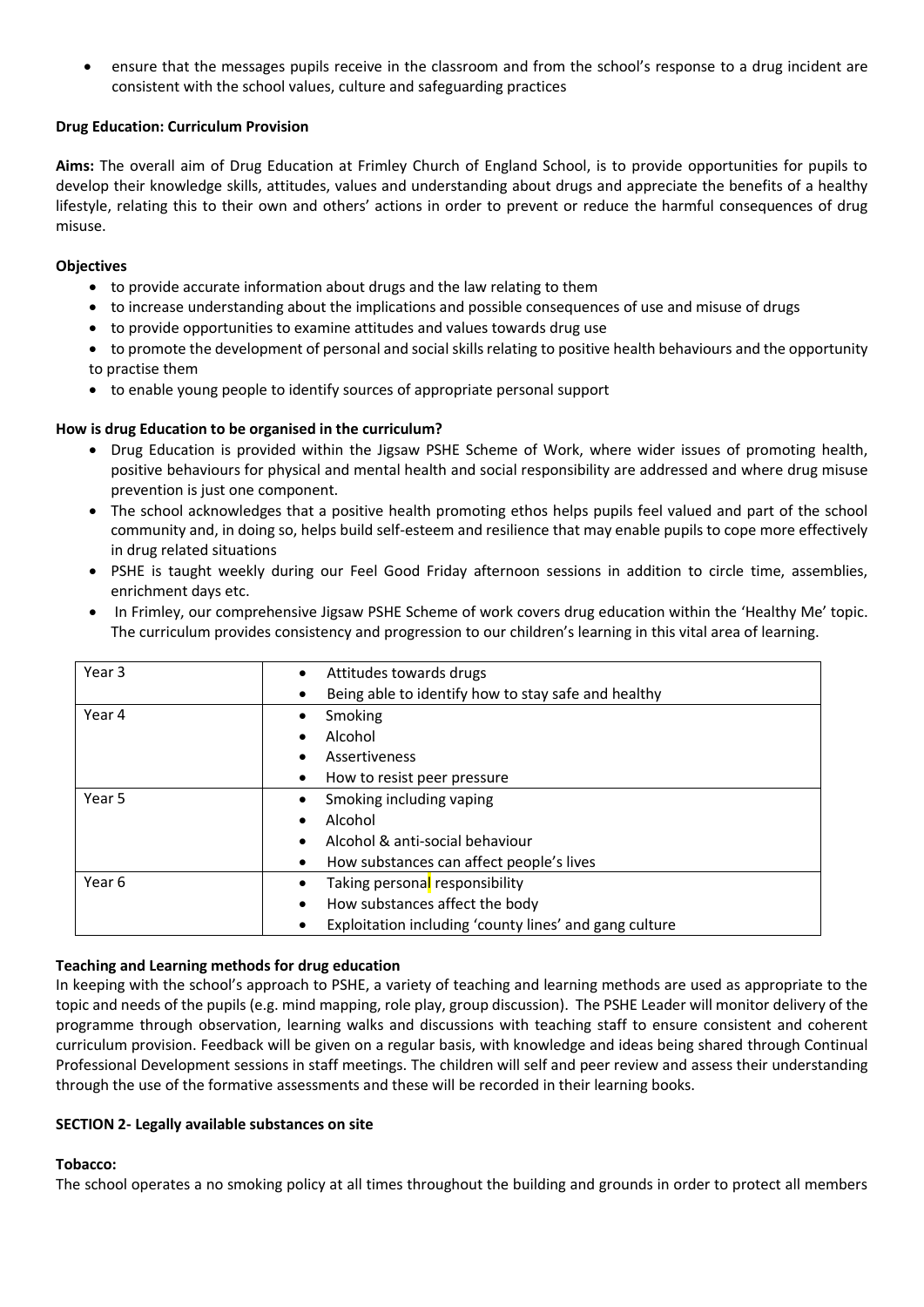of the school community from the harms of second-hand smoke and to prevent the uptake of, and reduce the prevalence of, smoking across the school community. Smoking is not permitted in any part of the school's premises and grounds including the entrance area to the school, on land adjacent to the school building (e.g. car parks, garden areas, walkways, playgrounds, playing fields etc). Smoking is not permitted in any school owned/hired/leased vehicles, as well as private vehicles when used for carrying students or staff on school business. This is a statutory requirement. The use of e-cigarettes is not permitted in any part of the school premises and grounds. There are no designated smoking areas provided within the school buildings or grounds. Suitable posters, displays and statutory no smoking signage will be displayed in school areas to create a positive visual message which supports a smoke-free working environment. This Policy applies when students are taken off site on school excursions/visits/trips. Staff and accompanying helpers will be reminded that smoking is not permitted when on duty and looking after students.

## **Alcohol:**

The consumption of alcohol during the working day is prohibited for all members of the school community. The Headteacher must be consulted and permission obtained before arranging any functions at which alcohol may be consumed. As a rule, alcohol should not be consumed at any function where pupils are present but this is left to the careful discretion of the Headteacher for each event.

## **Medication: over the counter and prescribed drugs:**

See the Health and Safety Policy & Arrangements for Frimley Church of England School document and the Supporting Children with Medical Conditions policy.

## **School excursions (day and residential)**

The school's policy on drugs applies to all school excursions, trips, visits and excursions.

## **SECTION 3- Responding to drug related incidents:**

The school strongly believes that drug misuse, possession and/or distribution has no place in schools, it must be detected as early as possible and that the pupils, staff and community should be aware of the consequences of any such actions.

## **What is the school's responsibility in relation to drug incidents?**

The school will consider each drug incident individually and recognises that a variety of responses will be necessary to deal with incidents. It will consider very carefully the implications of any action it may take. The school seeks to balance the interests of the pupils involved, the other school members and the local community.

### **Emergency situations:**

If a pupil is deemed to be at serious risk of harm as a result of drug misuse (e.g. collapsed, unconscious) the following course of action should be taken:

- notify the School Office by the fastest possible means to call an ambulance and briefly outline the cause of the emergency
- summon help immediately from another member of staff and send for a first aider
- provide emergency aid to pupil as appropriate
- notify the Headteacher and/or DSL
- notify the pupil's parents/carers
- remove, in the presence of an adult witness, any suspicious substances/equipment and retain in case they are required by ambulance staff
- complete an incident form
- a written report will be given to the Headteacher and Year Leader
- the Designated Safeguarding Lead will be informed who will follow the school's Child Protection and Safeguarding Policy to make sure the incident is recorded appropriately and follow up actions in line with SSCP's procedures.

### **Intoxication:**

- The pupil will be removed to a quiet room and be accompanied by a member of staff at all times
- A first aider will be called and further medical help summoned if necessary
- Parents/carers will be informed and called to the school to collect the pupil and advised to visit their GP
- Complete an incident form
- A written report will be provided for key staff as above
- The Designated Safeguarding Leads will be informed who will follow the school's Child Protection and Safeguarding Policy to make sure the incident is recorded appropriately and follow up actions in line with SSCP's procedures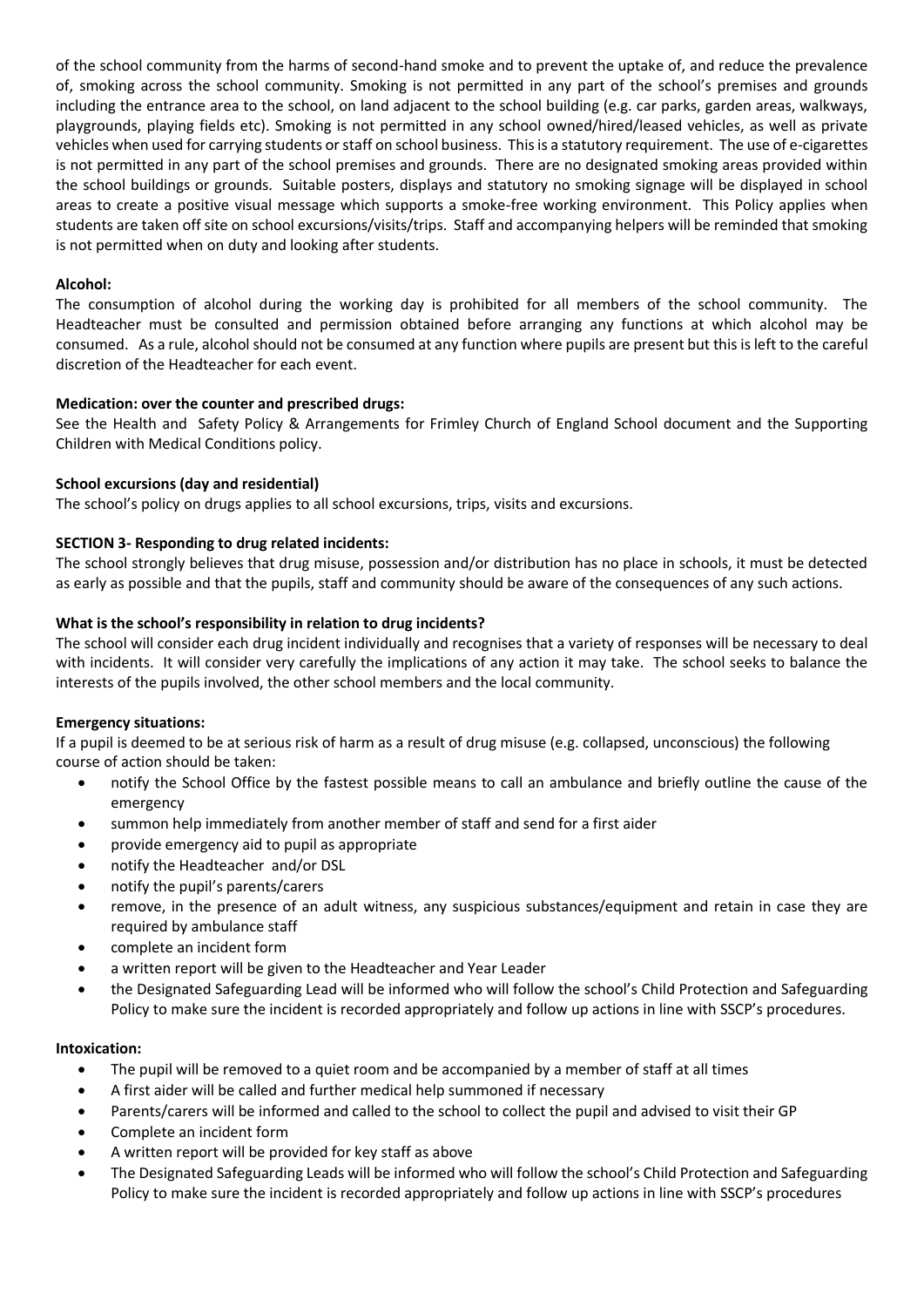With the consent of the young person, they may be referred to Catch22, or the most appropriate service.

## **Discovery/observation:**

- If a pupil is discovered possessing, using or dealing any substance not permitted in school (s)he will be escorted to/approached by a senior member of staff
- The senior member of staff will seek to remove any suspicious substances from the pupil (in the presence of an adult witness) or to secure the voluntary production of any substances believed to be concealed on the pupil's person. Any substance taken possession of will be sealed in a labelled plastic bag, signed by the witness present with the date and time added
- The situation will be investigated promptly and thoroughly and a written record made
- The pupil will be kept out of class/away from peers but supervised by an adult at all times. The pupil will be informed that the situation is a serious one (particularly if the substance in question is believed to be an illegal one) and that parents (and police) will be informed and asked to attend the school
- The Headteacher will be notified who, in turn, will sanction appropriate interim pastoral and disciplinary measures and notify the pupil's parents
- If the substance is/or is suspected of being illegal, the Headteacher will call the local police to help with identification of the substance and give appropriate police involvement
- The AQC of the school will subsequently be informed

### **Disclosure:**

A pupil may disclose to a member of staff that (s)he has been using drugs or is concerned about someone else's drug use. **Concern for the pupil's welfare will be paramount** but in line with the school Child Protection and Safeguarding Policy staff will not be able to promise complete confidentiality and should make this known to any pupil seeking such an assurance. Information about a pupil in relation to drugs will follow the same procedure as for other sensitive information. The DSL will be informed and further help sought if appropriate. The pupil may be referred to a drugs or counselling agency/intervention programme (that is part of a community, multi-agency support network to the school) and/or referred to the Catch22 service.

## **Suspicion/Hearsay:**

Any hearsay/rumour about pupil drug use will be carefully evaluated in the light of the school's own knowledge about the pupil and sensitively investigated before any possible action is taken. If staff believe the rumour to be unfounded steps will be taken to challenge the rumour and its effects, e.g.

- challenging the behaviour that might have led to the rumour
- challenging those responsible for circulating ill-formed information
- challenging the environment in which rumours breed

If the rumour is found to be true, the same procedures will be taken as outlined in the previous section for disclosure of drug use.

If there is suspicion of a pupil misusing drugs the pupil will be observed and monitored over a period of time before deciding on appropriate action to be taken. Recordings of pupil observations will be carried out by the staff member(s) making the observations and will adhere to the following principles:

- a) they will be specific
- b) they will be non-judgmental (i.e. descriptive rather than interpretative)
- c) they will be objective
- d) they will be factual
- e) they will be dated, time specific and signed
- f) they will be designed to show pattern, nature, locations and frequency of the perceived behaviour

### **Substance misusing parents:**

The school recognises that some of its pupils may have a parent/carer whose drug use (legal and/or illegal) is problematic. The child's welfare in this case is paramount and the school will act, within the legal limits that it can, to support the child in a variety of ways, both practically and emotionally.

If a member of staff suspects that a parent collecting their child from school and intending to drive is intoxicated the police advice is that efforts should be calmly made to help the parent think of alternative, safer ways of getting home. This might include walking home, getting somebody else to collect them or calling a taxi. If the parent becomes aggressive and insists